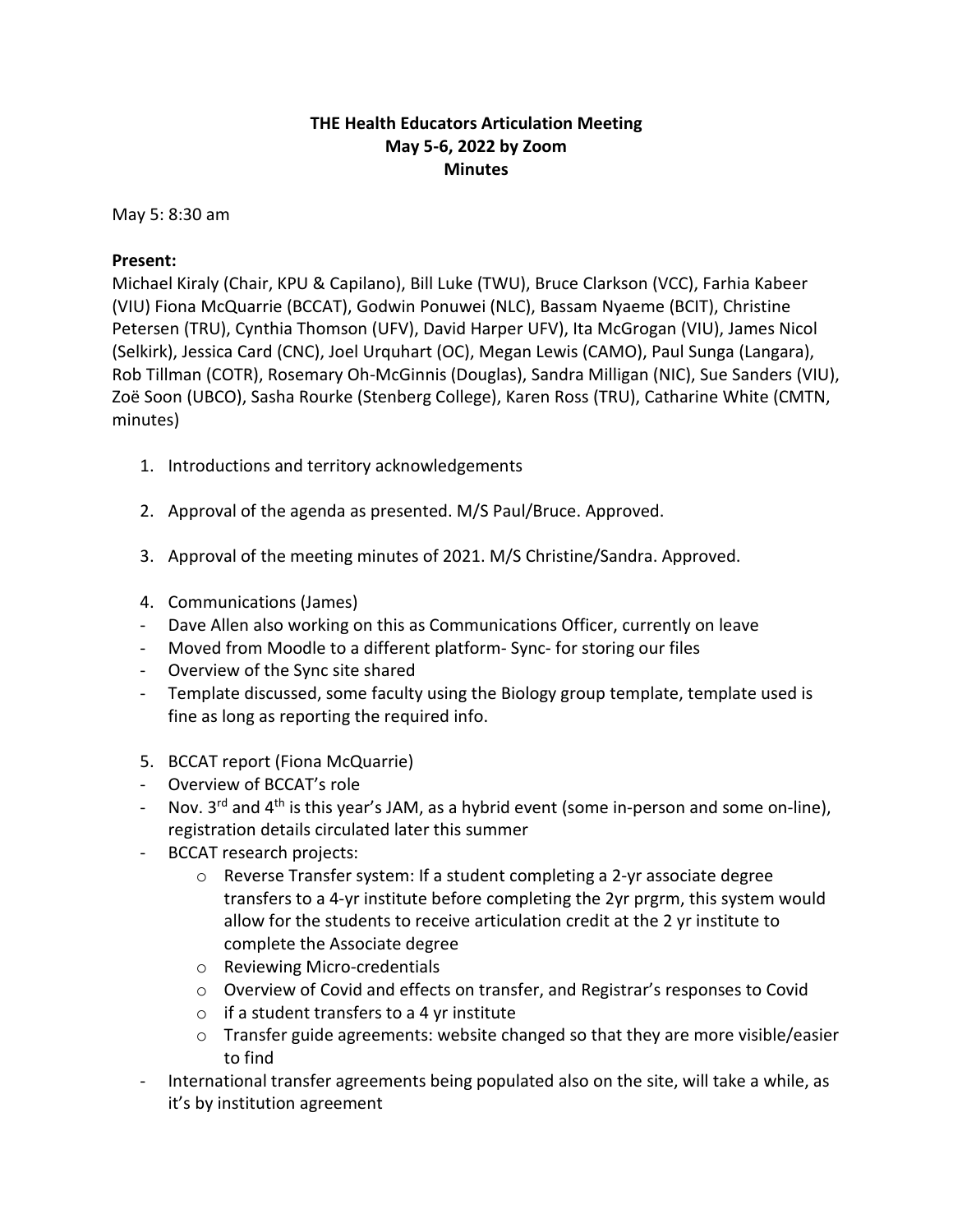- Funding for articulation travel is included in base funding to each institute, BCCAT working with institutions to make sure faculty can travel if meetings are in-person
- Link to spring newsletter shared
- Discussion on how to increase representation at the articulation meetings, including from the bigger institutes. Historically some members have had issues accessing funds to attend these meetings from their institutes
- *Action item*: Michael to work with institutions that are not sending representatives
- Discussion on 2-yr Associate degrees, many students will take courses at 2 yr institute to transfer to a 4 yr institute but don't complete and apply for an Associate Degree. Issue that employers don't recognize these degrees?
- 6. Institute Reports

Sue (VIU)

- o Written report shared
- o Combination of online blended/hybrid, and in-person (minimized in-person time to labs) for the year with condensed sections
- o Adding 8 seats for the Nursing prgrm
- Bruce (VCC)
	- o Written report shared
	- o Lectures have been online for the last two years
	- $\circ$  Online worked for many students, eg. those working as LPN while taking Nurs courses
- David (UFV)
	- o Written report shared
	- o Discussion on value of Opensource texts
	- o Numbers down a bit due to Covid
	- o Courses either in-person or online
- Zoë (UBCO)
	- o Written report shared
	- o Last year lecture and labs were both online
	- o This year back to in-person
	- $\circ$  HK190 and 191 were completely revised. Split into three new courses (with HES course codes)
	- o Moving to open-ed texts
- Bill (TWU)
	- o Numbers have been fairly stable
	- o Courses both in-person and online
- Christine/Karen (TRU)
	- o Written report shared
	- $\circ$  Online courses and in-person courses but with flexibility (students receive virtual labs, etc. if they were unable to attend)
- James (Selkirk)
	- o Written report shared
	- o Running in-person classes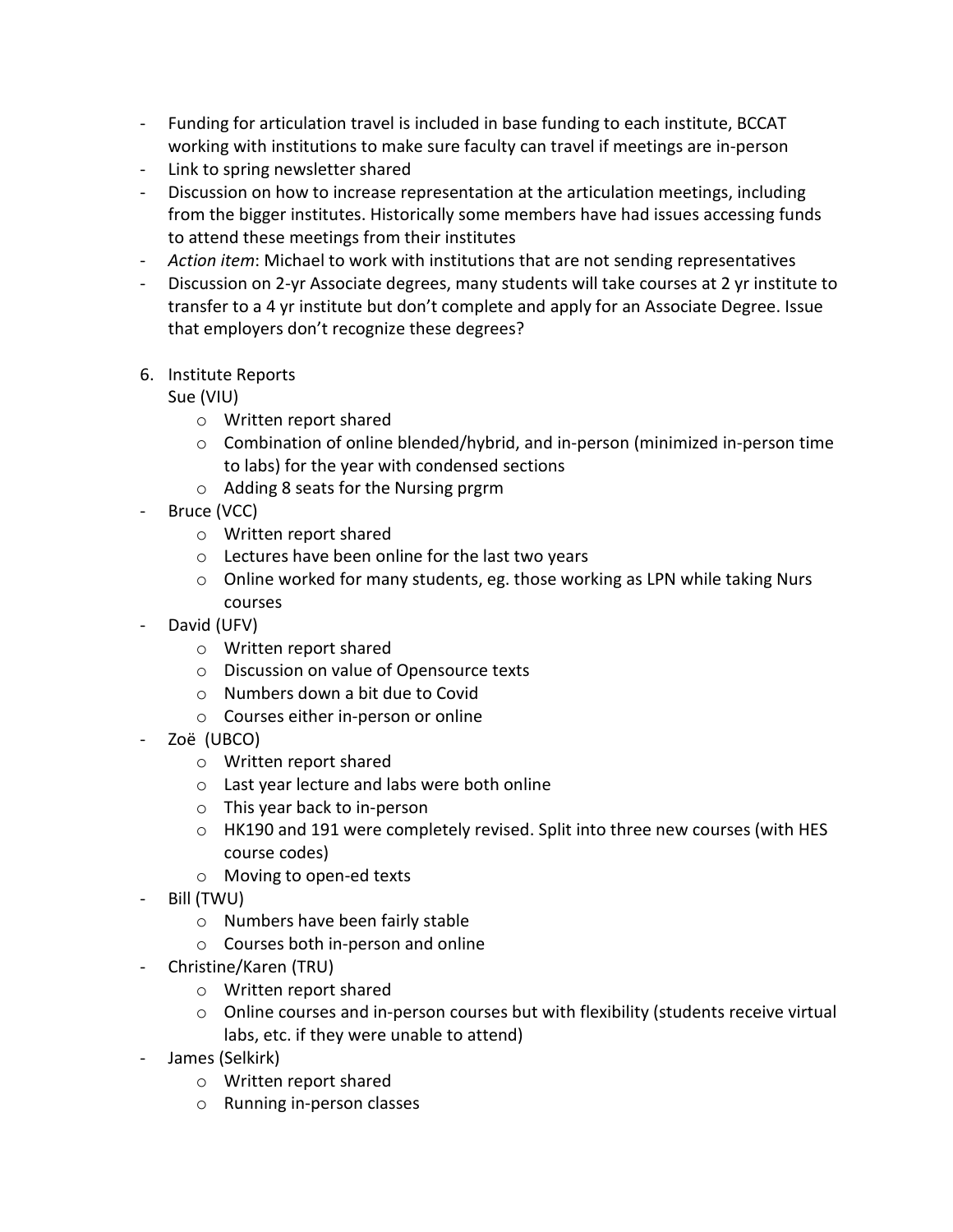- o Looking at moving to Opensource texts
- Joel (Okanagan College)
	- o Written report shared
	- o Enrolments dropped this year, expecting an increase in the fall
	- o Trying a Hiflex format (biology for non-majors), but labs still in-person
- Godwin (NLC)
	- o Written report shared
	- o Classes back to face-to-face
	- o Decrease in student preparedness/performance
- Sandra (NIC)
	- o Written report shared
	- o Pathophysiology moved to the Nursing faculty
	- o Both online and face-to-face lectures, but face-to-face offered only on one campus now; in-person labs on all campuses. Enrolments negatively impacted
	- o Have an online lab section as well
- Paul (Langara)
	- $\circ$  Approx 1000 students going through A&P, with approx. 1/3 failing 1<sup>st</sup> course and not continuing
	- o Moved back to offering almost all courses in-person this past Fall
- Michael (KPU)
	- o Written report shared
	- o Courses this last year moved to mixed mode/hybrid with asynchronous lectures/content and in-person evaluations
	- o Working on an Opensource text adaptation for the A&P
- Rosemary (Douglas)
	- o Written report shared
	- o Nursing prgrm is now merit-based for entry
	- o Back to in-person classes only since Sept. 2021, no online or hybrid
	- o Using Opensource text developed at Douglas
- Rob (COTR)
	- o Written report shared
	- $\circ$  Increasing intake for 1<sup>st</sup> year BScN students
	- $\circ$  Courses back to face-to-face for 1<sup>st</sup> and 2<sup>nd</sup> year courses
- Jessica (CNC)
	- o Written report shared
	- o Enrolments dropped this year but projected to increase next year
	- o Returned to face-to-face courses this year
	- o Increasing seats in the Nursing prgrm
	- o In process of hiring a 'lab demonstrator' rather than instructor
- Catharine (CMTN)
	- o Written report shared
	- o Increasing seats in the Nursing prgrm
	- o Building and labs under renovation, using high school lab space instead
- James (Capilano)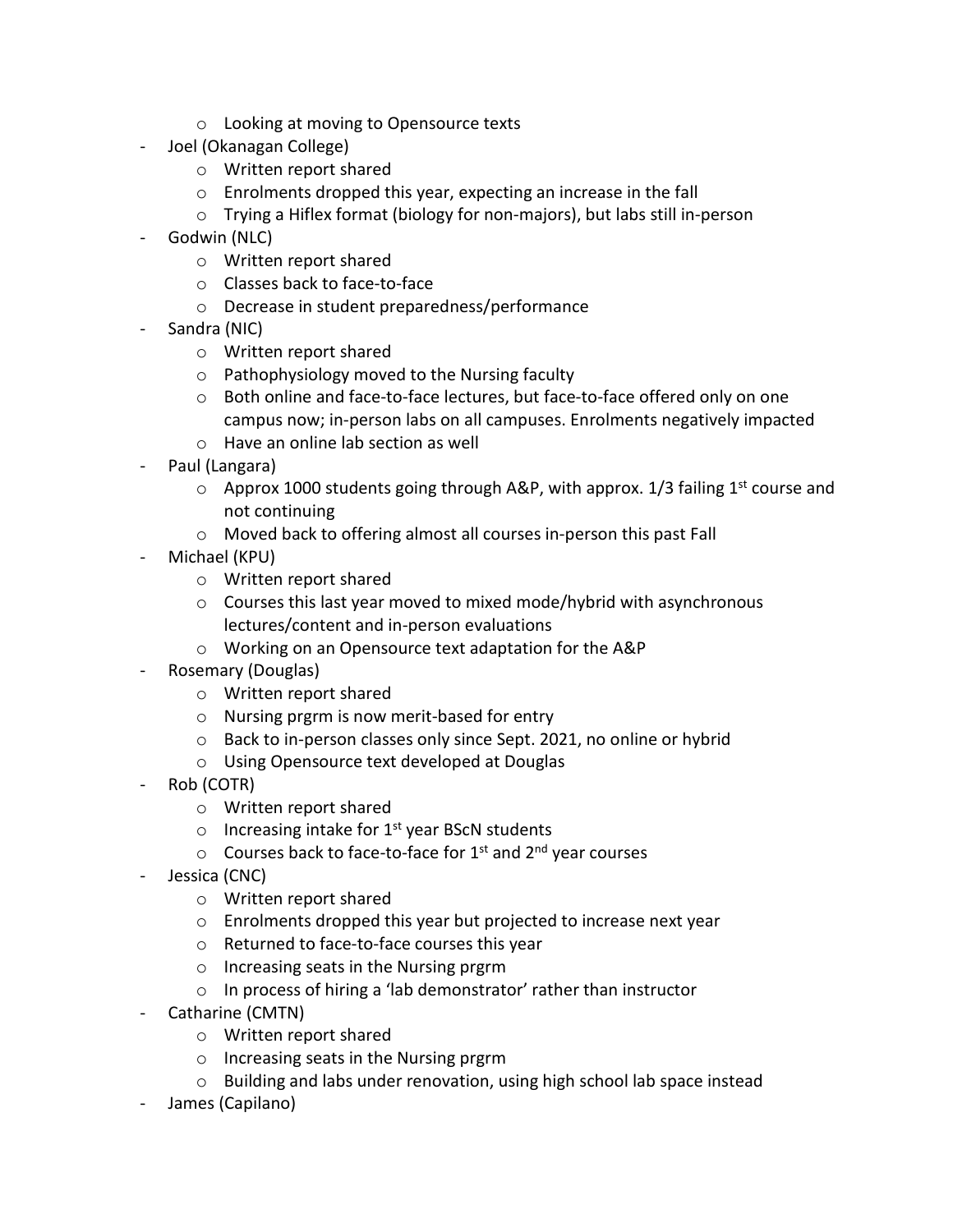- o Written report shared
- o Enrolments have been decreasing
- o Pre-requisites have been removed from A&P
- o Looking at adopting Opensource texts
- Megan (Camosun)
	- o All courses back to face-to-face this last September
	- o Enrolments stable
	- o Developing an online pathophysiology course
- Bassam (BCIT)
	- o Written report shared
	- o Enrolments stable
	- o A&P moving back to face-to-face this spring
- 7. Navigating Covid
- Some institutes operating back to pre-Covid working/class conditions, for others nursing students wearing masks still in class
- Discussion on not requiring documentation anymore from students missing classes due to sickness and requesting make-up exams, etc
- Discussion on accommodations for students that miss class due to illness, esp. for missing labs, concern on students missing material/skills practice
- Can accommodate students by extending timelines for finishing courses
- Discussion on general lack of support/direction/clear information and mixed messages from administrators
- Future trends of Covid, our response, and putting in perspective of other challenges society faces discussed

### **THE Group Day 2 Minutes (Recorded by Rob Tillman)**

**Friday, May 6th.** 

### **8.0 – 9:00am (Pacific Daylight Time) – 10:00am - Navigating COVID-19 cont.** Present: UBCO, COTR, UFV, SELK, CAPU/KPU, VCC, OC, VIU, DOUG, CNC, NIC, LANG, NLC, CAMO, TRU

There was discussion on where we go from here in September 2022 with respect to delivery mode. Some institutions are being pushed to continue offering blended or fully online lecture and/or lab options.

We, the Health Educators, had agreed at last year's meeting (May 2021) to tentatively accept online firstyear labs through the Summer 2021 term only. Besides our articulation group's opinion on the superior value of F2F lab delivery, there are other forces (incl. financial considerations, facility space limitations, equipment availability, lab instructor workload issues) driving administrations' desire to continue with online labs and//or lectures. Apart from our group's opinion on best practice in anatomy and physiology, there is the continuing issue of inflated grades and atrophied social skills when it comes to evaluation using online (lab, lecture) exams. Several articulation members extolled the learning benefits of online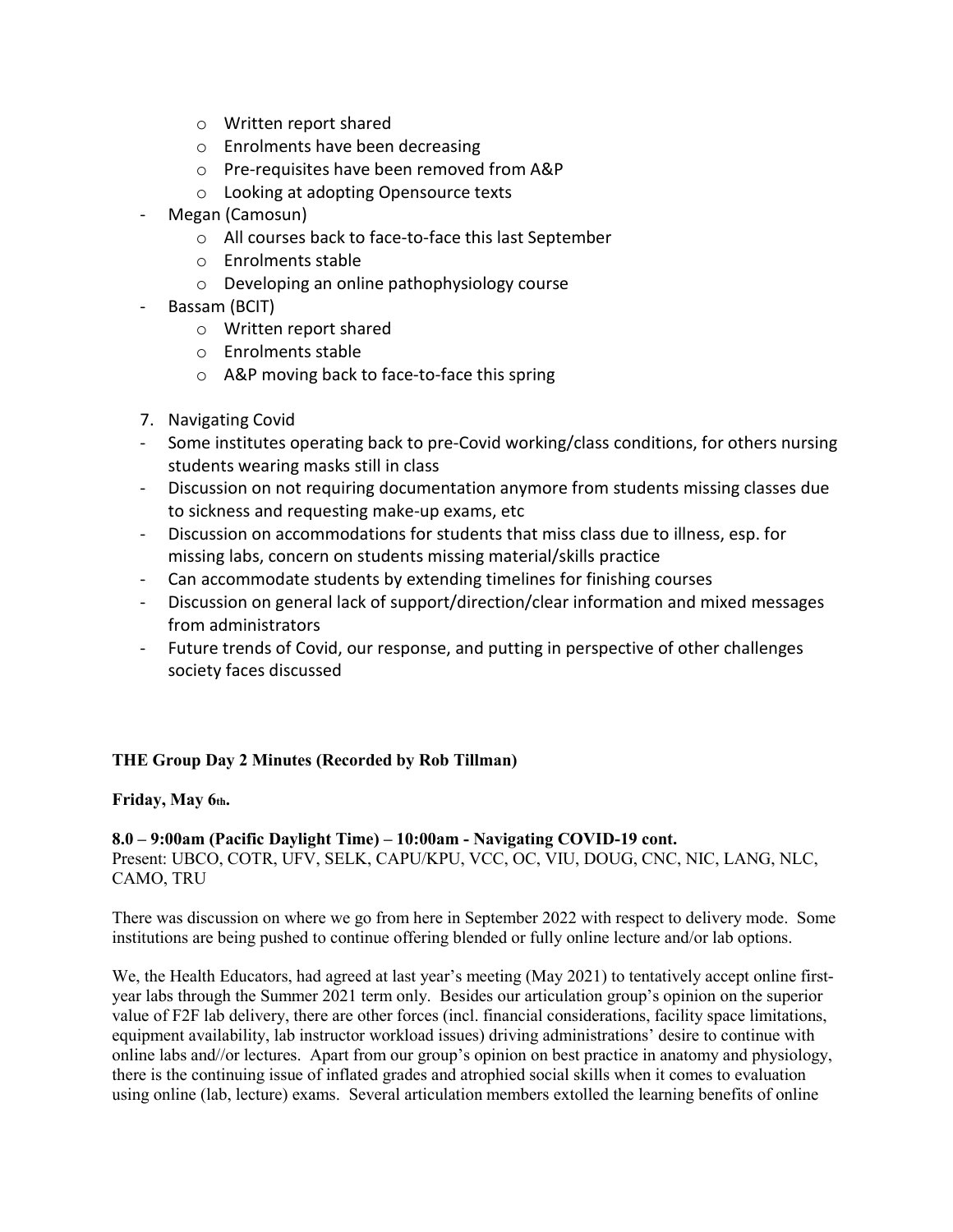simulation labs. Is there a consensus that online lab simulations be used to augment, rather than replace, the F2F lab offerings? A good lab is a good lab, regardless of delivery mode, and a bad lab is a bad lab, whether it is F2F or online. Ability of students to interact with each other once they returned from remote to F2F was abysmal. This is concerning given the need for Nursing students (future nurses) to be able to work together.

Are we going to continue accepting the transferability of online first-year A&P lab courses?

That unless the Public Health Officer directs… we will no longer accept transferability of first-year online A&P labs.

A suggestion was made to table a decision on this issue to next year given that we're still living under exceptional circumstances. A decision at this stage would be premature.

### **10:00 – 10:15 - Coffee break.**

### **9.0 – 10:15am – 12:00pm - New Business/Round Table Discussions/Straw Polls.**

• 9.1 - Articulation of spring/summer courses with online labs.

Discussion continued as per above.

1) We, the Health Educators of the British Columbia Articulation Committee (THE Group), have and will continue to honor all current transfer agreements among institutions moving forward.

2) THE Group accepts online labs for anatomy and physiology courses until the end of the Spring/Summer 2022/23 academic year.

Motion: Rob Tillman Seconded: Dave Harper

Motion: carried Opposed: three (Douglas College, CNC, OC) Abstentions: two (NLC, UBCO)

- 9.2 Articulation of online lectures/common agreement on modes of assessment.
- 9.2.1 Purchasing IT equipment from PD money / budgets normally used for articulation travel expenses.
- 9.2.2 International education / what it means to teaching / institutions.
- 9.3 "Meaningful" online assessments moving forward.
- $\bullet$  9.4 LABS.
- 9.5 THE group recommendations on preventative measures / health and wellness.
- 9.6 Discussion about record low grades and standards
- 9.7 Discussion about duty to accommodate (extra time/deadline extensions/remedial work)

Discussion of 9.1 was followed by a brief discussion of 9.7, the duty to accommodate.

Brown v. School District 44

Post-secondary institutions are operating on the principle that one can't question any aspect of Accessibility Services' (AS) determination on how to accommodate a student with respect to separate space, extra time, and format. The opinion expressed by one member of THE Group was that this does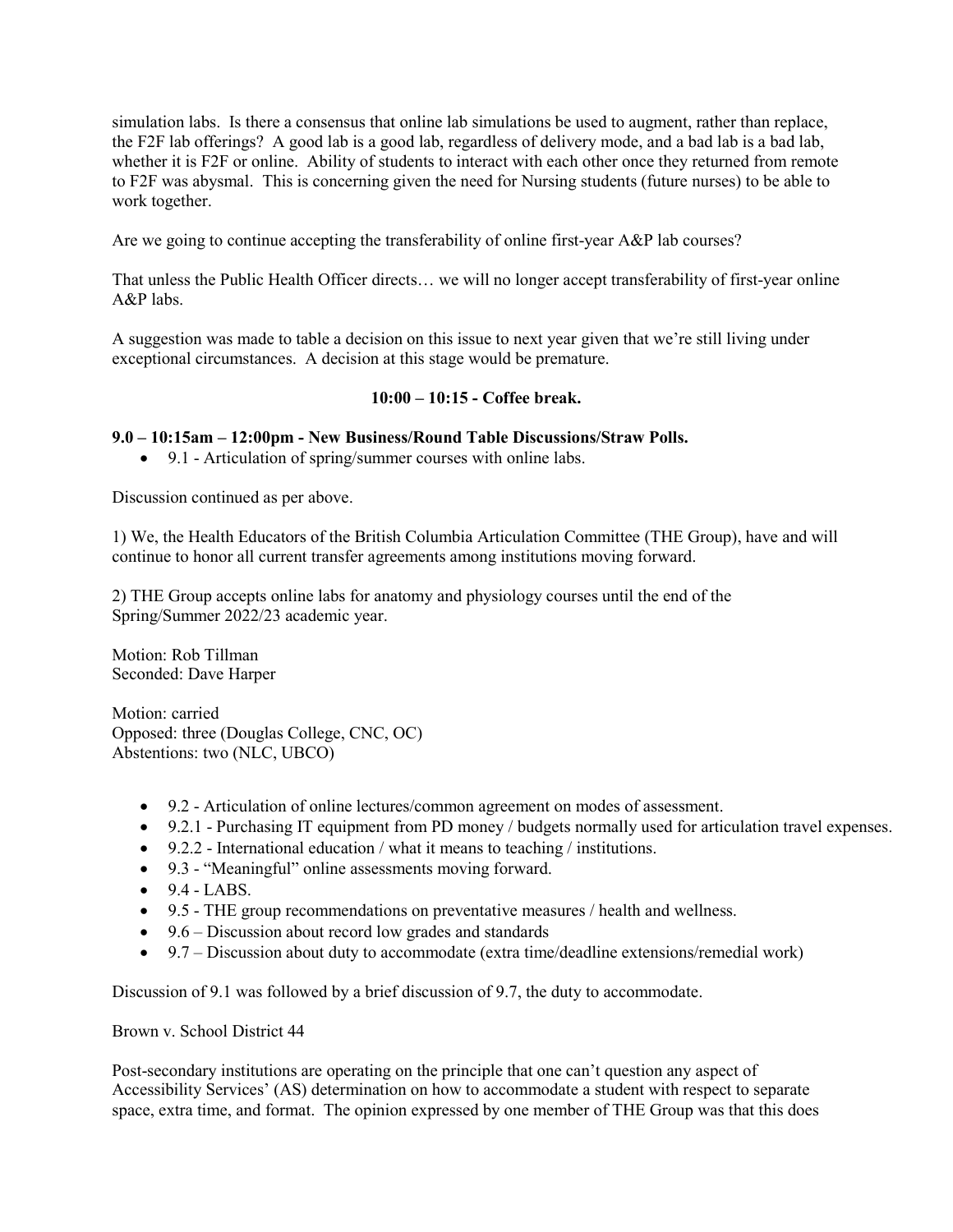not pass the litmus test of what constitutes "reasonable" accommodation based on the Brown v. School District 44 case oft cited as the legal precedent for duty to accommodate. The implementation of the current student accommodation process leaves instructors out of the input stage when determining what constitutes reasonableness. In fact, the audacity of some instructors' offer to provide proactive input about reasonableness has sometimes been accompanied by the threat of being hauled in front of a human rights tribunal if one doesn't unquestioningly "green light" what has been unilaterally decided by AS.

Break for lunch 12:00 pm.

• 9.6 – Discussion about record low grades and standards

A discussion of strategies to combat record low grades and standards included instituting formative (norisk) assignments that allow unlimited attempts, and yet which engage students because the instructor informs students that some questions from these activities will appear on formal evaluations.

The anxiety level of incoming high school students rose during the pandemic and their lack of content knowledge has increased pressure on some instructors to lower their course standards, which has been a trend even before the pandemic. The K to 12 system is failing our students, and we in the post-secondary system should not be pivoting to mimic primary and secondary level pedagogy.

There was brief discussion of the lack of microbiology as a requirement for Nursing student education except at a couple of institutions where it is required as part of the program (e.g. TWU).

• 9.8 - Discussion about studio model learning and shifting away from exam assessments

**12:00pm – 1:00pm Lunch.** (Continued ad hoc discussion upon request).

### **10.0 – 1:00pm – 1:30pm - Review of motions from 2021.**

#### **11.0 – 1:30pm – 2:00pm - Election of Officers for 2021/2022.**

• 11.1 - Review of positions and length of term.

Model: In Year 1 the Past Chair overlaps with the New Chair, then in Year 2 the Chair continues, and in Year 3 a New Chair is elected. A 3-year term helps maintain continuity/institutional knowledge.

• 11.2 - Chairperson.

Michael Kiraly continues as Chair for Year 2.

- 11.3 Past-Chair (not elected).
- 11.4 Web Manager.

Dave Allen (CMC) continues as Sync coordinator.

• 11.5 - Recording Secretary (position tabled).

The Recording Secretary should be provided by the physical host's institution. It could be the articulation officer or a similar executive assistant. As per 13.3 below, this would be someone from Selkirk College.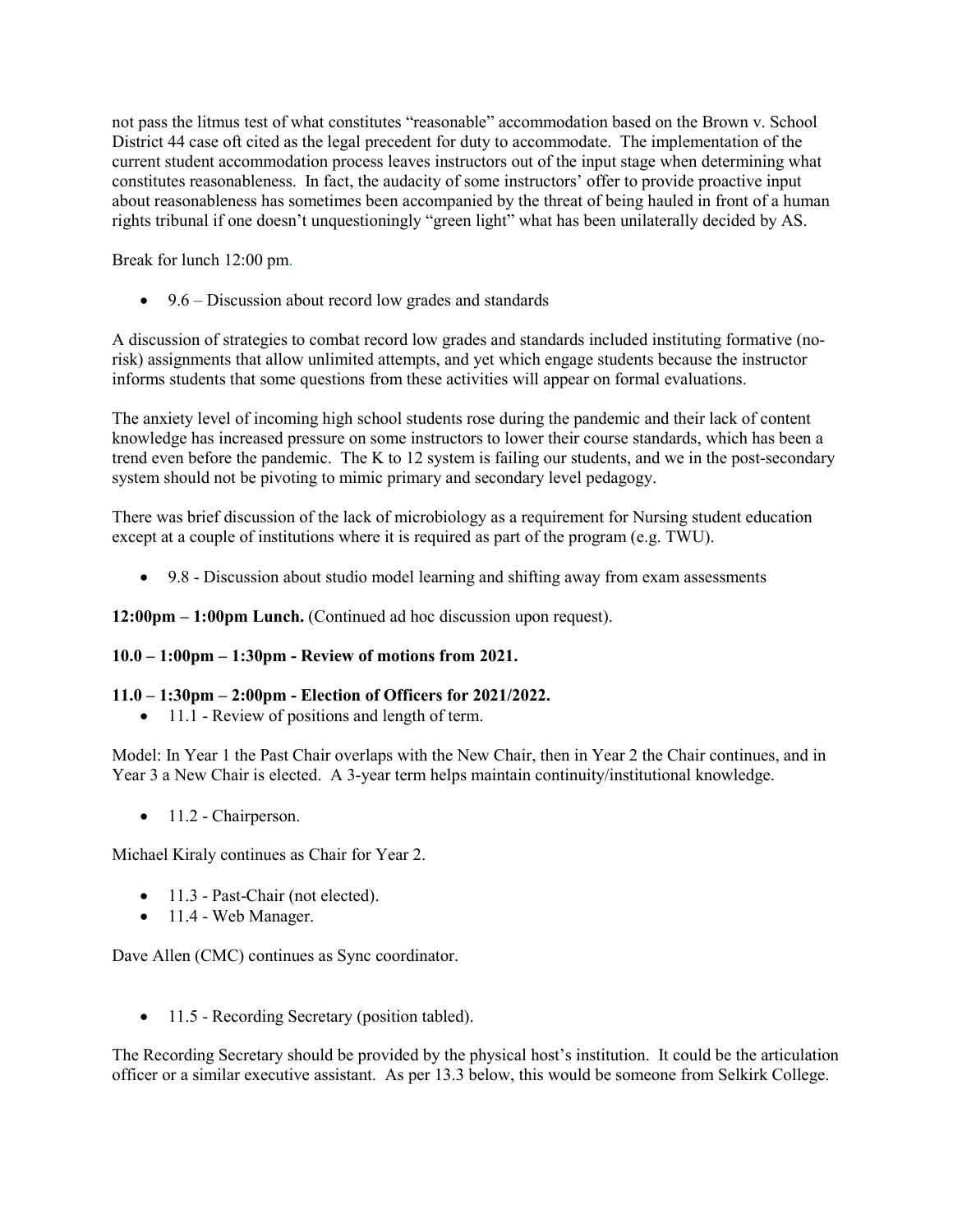• 11.6 - Systems Liaisons Person (SLP).

The SLP should also be provided by the host institution. The K-12 liaison can be invited from anywhere.

# **12.0 – 2:00pm – 2:15pm - Officer/Committee Reports**

## **13.0 2023 Meeting**

There was agreement to coordinate the meeting time with Biology, but not necessarily commit to the same location. For example, Biology chooses Monday/Tuesday or Thursday/Friday, and THE Group meets on the other two days. Wednesday is avoided due to the possible BC Bio conference.

# **13.3 Dates: TBA**

Location: City of Nelson with Selkirk College hosting, with or without COTR sharing the hosting costs.

# **14.0 Nominations to THE Group Honor Roll**

Nominations are tabled to next year when we hopefully meet in person.

• 9.2.2 - International education / what it means to teaching / institutions.

There was discussion on attendance of international students in online and F2F courses. Some students have been logging in by a certain date to demonstrate mock attendance, and then disappearing. They then show up near the end of the term panicking because they discover they need to pass the course to earn the credits. Writing the expectations in this regard into the course outline is a solution.

There was also a brief discussion of "transferable skills" as a better label for any "participation marks" incorporated as a course requirement. If considering, suggested weighting is no more than 5%. Captured skills incl. promoting attendance, time management, and teamwork.

## **15.0 Adjournment 3:30 pm**

Motion to adjourn.

[scott.parks@viu.ca;](mailto:scott.parks@viu.ca) [achun@bccat.ca;](mailto:achun@bccat.ca) [anne.sommerfeld@unbc.ca;](mailto:anne.sommerfeld@unbc.ca) [anthonyl@camosun.bc.ca;](mailto:anthonyl@camosun.bc.ca) [barkerj1@douglascollege.ca;](mailto:barkerj1@douglascollege.ca) [bassettt@cnc.bc.ca;](mailto:bassettt@cnc.bc.ca) [bclarkson@vcc.ca;](mailto:bclarkson@vcc.ca) [bluke@twu.ca;](mailto:bluke@twu.ca) [bnyaeme@bcit.ca;](mailto:bnyaeme@bcit.ca) [brenda.lane@viu.ca;](mailto:brenda.lane@viu.ca) [cardj@cnc.bc.ca;](mailto:cardj@cnc.bc.ca) [cbroberg@nlc.bc.ca;](mailto:cbroberg@nlc.bc.ca) [clasenj@douglascollege.ca;](mailto:clasenj@douglascollege.ca) [cpetersen@tru.ca;](mailto:cpetersen@tru.ca) [cwhite@coastmountaincollege.ca;](mailto:cwhite@coastmountaincollege.ca) [cynthia.thomson@ufv.ca;](mailto:cynthia.thomson@ufv.ca) [dAllen@coastmountaincollege.ca;](mailto:dAllen@coastmountaincollege.ca) [david.harper@ufv.ca;](mailto:david.harper@ufv.ca)